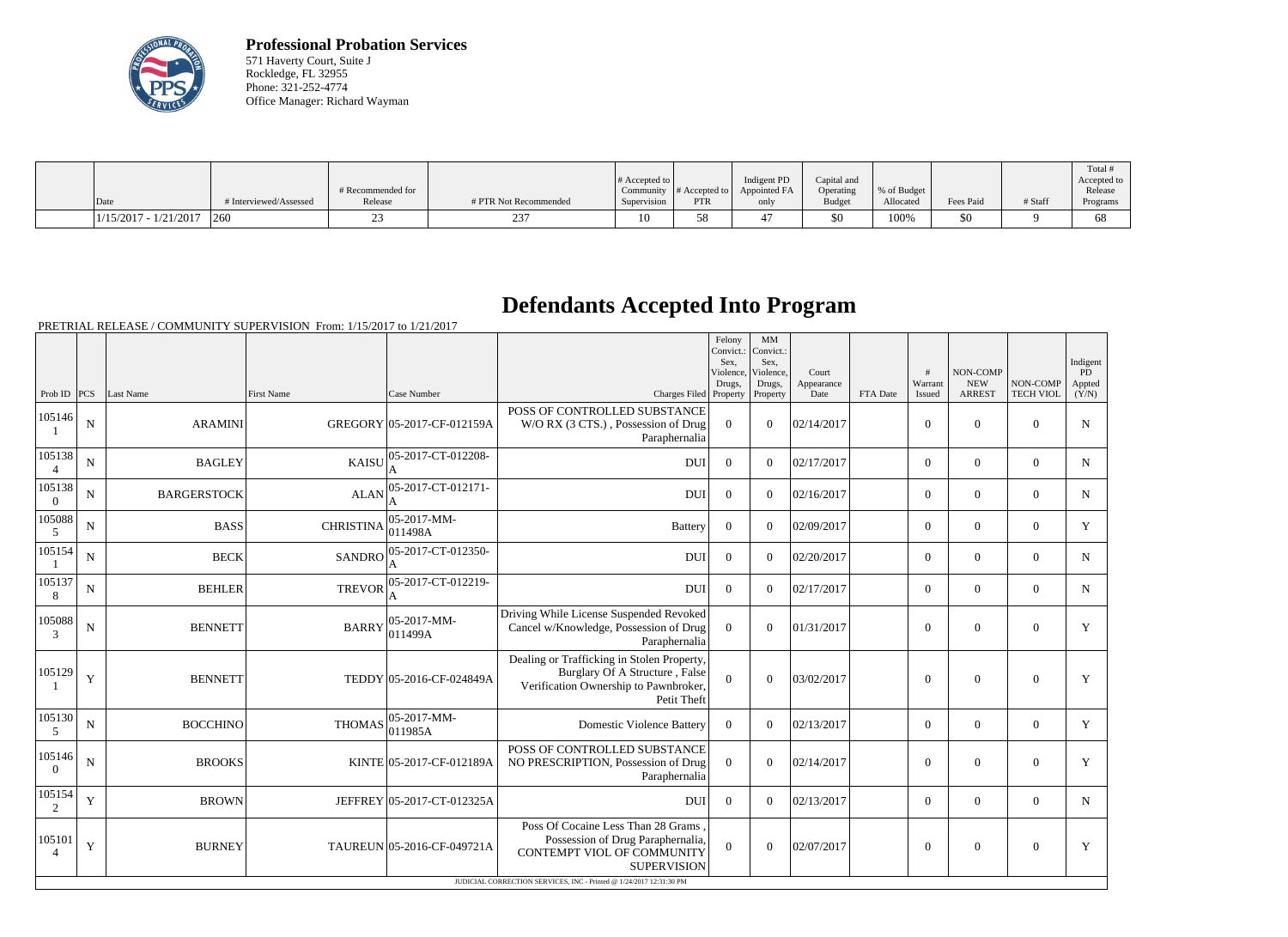## **Defendants Accepted Into Program**

|                          |             |                  |                   |                                          |                                                                                                                           | Felony<br>Convict.:<br>Sex. | $\mathbf{M}\mathbf{M}$<br>Convict.:<br>Sex, |                             |          |                        |                                         |                              | Indigent                     |
|--------------------------|-------------|------------------|-------------------|------------------------------------------|---------------------------------------------------------------------------------------------------------------------------|-----------------------------|---------------------------------------------|-----------------------------|----------|------------------------|-----------------------------------------|------------------------------|------------------------------|
| Prob ID                  | PCS         | Last Name        | <b>First Name</b> | Case Number                              | Charges Filed Property                                                                                                    | Violence,<br>Drugs,         | Violence,<br>Drugs,<br>Property             | Court<br>Appearance<br>Date | FTA Date | #<br>Warrant<br>Issued | NON-COMP<br><b>NEW</b><br><b>ARREST</b> | NON-COMP<br><b>TECH VIOL</b> | <b>PD</b><br>Appted<br>(Y/N) |
| 105088<br>8              | ${\bf N}$   | <b>CEDILLO</b>   | <b>DEBI</b>       | 05-2017-MM-<br>011497A                   | Trespass after warning                                                                                                    | $\overline{0}$              | $\theta$                                    | 02/09/2017                  |          | $\overline{0}$         | $\overline{0}$                          | $\overline{0}$               | Y                            |
| 105146<br>$\mathbf Q$    | ${\bf N}$   | <b>CLARK</b>     | <b>BROOK</b>      | $ 05-2017-MM-$<br>012165A                | Possession of Drug Paraphernalia,<br>Possession of less than 20 grams of<br>Cannabis                                      | $\overline{0}$              | $\theta$                                    | 02/13/2017                  |          | $\overline{0}$         | $\overline{0}$                          | $\overline{0}$               | Y                            |
| 105106<br>5              | $\mathbf N$ | <b>CONROY</b>    | <b>KARMEN</b>     | 05-2017-CF-011599-<br>A                  | POSSESSION OF COCAINE                                                                                                     | $\overline{0}$              | $\theta$                                    | 02/09/2017                  |          | $\overline{0}$         | $\overline{0}$                          | $\overline{0}$               | $\mathbf Y$                  |
| 105107<br>8              | ${\bf N}$   | <b>COOPER</b>    | <b>DANIEL</b>     | 05-2017-CT-011800-                       | DUI (2nd Offense)                                                                                                         | $\overline{0}$              | $\theta$                                    | 02/13/2017                  |          | $\overline{0}$         | $\overline{0}$                          | $\overline{0}$               | N                            |
| 105132<br>3              | ${\bf N}$   | <b>COX</b>       |                   | OSBORNE 05-2017-CF-012021A               | Tampering w/Physical Evidence, Poss Of<br>Cocaine Less Than 28 Grams, Resisting<br>Officer without Violence               | $\theta$                    | $\theta$                                    | 02/14/2017                  |          | $\boldsymbol{0}$       | $\overline{0}$                          | $\overline{0}$               | Y                            |
| 105130                   | ${\bf N}$   | <b>DEAL</b>      |                   | TREASURE 05-2017-CF-012050A              | DUI, DUI with Property Damage, DUI<br>Manslaughter                                                                        | $\overline{0}$              | $\theta$                                    | 02/14/2017                  |          | $\boldsymbol{0}$       | $\overline{0}$                          | $\overline{0}$               | Y                            |
| 105117                   | ${\bf N}$   | <b>DEMARISE</b>  |                   | 05-2017-MM-<br>$BRANDI$ $\Big  011779-A$ | Battery                                                                                                                   | $\overline{0}$              | $\theta$                                    | 02/06/2017                  |          | $\boldsymbol{0}$       | $\overline{0}$                          | $\overline{0}$               | $\mathbf Y$                  |
| 105120<br>3              | ${\bf N}$   | <b>DISTEFANO</b> |                   | THERESA 05-2017-CT-012010A               | <b>DUI</b>                                                                                                                | $\overline{0}$              | $\theta$                                    | 02/13/2017                  |          | $\overline{0}$         | $\overline{0}$                          | $\overline{0}$               | $\mathbf N$                  |
| 105088<br>4              | $\mathbf N$ | <b>DOWNEY</b>    |                   | MELISSA 05-2017-CF-011502A               | Possession of less than 20 grams of<br>Cannabis, POSSESS OF CONTROLLED<br>SUBSTANCE W OUT PRESCRIPTION                    | $\theta$                    | $\theta$                                    | 02/23/2017                  |          | $\overline{0}$         | $\overline{0}$                          | $\overline{0}$               | Y                            |
| 105131                   | $\mathbf N$ | <b>DRYER</b>     |                   | JOSHUA 05-2017-CF-011990A                | POSSESSION OF<br>METHAMPHETAMINE, Possession of<br>Drug Paraphernalia                                                     | $\theta$                    | $\theta$                                    | 02/14/2017                  |          | $\overline{0}$         | $\boldsymbol{0}$                        | $\overline{0}$               | Y                            |
| 105106                   | Y           | <b>DUY</b>       | <b>NICHOLAS</b>   | 05-2017-CF-011582-<br>A                  | Possession of Cannabis More than 20<br>Grams                                                                              | $\mathbf{0}$                | $\theta$                                    | 02/09/2017                  |          | $\boldsymbol{0}$       | $\overline{0}$                          | $\overline{0}$               | Y                            |
| 105105                   | ${\bf N}$   | <b>ELLIOTT</b>   | <b>SCOTT</b>      | 05-2017-CF-011558-<br>A                  | Poss Of Cocaine Less Than 28 Grams                                                                                        | $\theta$                    | $\theta$                                    | 02/09/2017                  |          | $\overline{0}$         | $\overline{0}$                          | $\overline{0}$               | Y                            |
| 105106<br>8              | ${\bf N}$   | EWING            |                   | YVETTE 05-2017-CF-011557A                | <b>Aggravated Assault Domestic Violence</b><br>Domestic Violence Battery, Possession of<br>less than 20 grams of Cannabis | $\bf{0}$                    | $\overline{0}$                              | 02/09/2017                  |          | $\overline{0}$         | $\overline{0}$                          | $\overline{0}$               | Y                            |
| 105103<br>7              | ${\bf N}$   | <b>FELDMAN</b>   |                   | CHASE 05-2017-CF-011585A                 | POSSESSION OF HEROIN, Possession of<br>Drug Paraphernalia                                                                 | $\overline{0}$              | $\boldsymbol{0}$                            | 02/23/2017                  |          | $\boldsymbol{0}$       | $\overline{0}$                          | $\overline{0}$               | Y                            |
| 105147                   | ${\bf N}$   | <b>GREEN</b>     |                   | $MARK$ 05-2017-MM-<br>012162A            | Possession of less than 20 grams of<br>Cannabis, Possession of Drug<br>Paraphernalia                                      | $\overline{0}$              | $\overline{0}$                              | 02/13/2017                  |          | $\boldsymbol{0}$       | $\mathbf{0}$                            | $\boldsymbol{0}$             | $\mathbf Y$                  |
| 105088<br>6              | Y           | <b>HANCOCK</b>   | <b>BRUCE</b>      | $ 05-2017-MM-$<br>011486A                | <b>Domestic Violence Battery</b>                                                                                          | $\overline{0}$              | $\overline{0}$                              | 01/31/2017                  |          | $\boldsymbol{0}$       | $\overline{0}$                          | $\overline{0}$               | $\mathbf N$                  |
| 105089<br>2              | ${\bf N}$   | <b>HIMES</b>     | <b>KEVIN</b>      | $ 05-2017-MM-$<br>011487A                | Possession of Drug Paraphernalia                                                                                          | $\overline{0}$              | $\theta$                                    | 01/31/2017                  |          | $\mathbf{0}$           | $\overline{0}$                          | $\overline{0}$               | Y                            |
| 105117<br>$\overline{0}$ | ${\bf N}$   | <b>HOLLIS</b>    | <b>LILLIAN</b>    | $ 05-2017-MM-$<br>011803A                | <b>Domestic Violence Battery</b>                                                                                          | $\overline{0}$              | $\theta$                                    | 02/06/2017                  |          | $\boldsymbol{0}$       | $\overline{0}$                          | $\overline{0}$               | Y                            |
| 105138<br>9              | N           | <b>JAZIRI</b>    | <b>CHADLEY</b>    | 05-2017-CT-012167-                       | <b>DUI</b>                                                                                                                | $\overline{0}$              | $\overline{0}$                              | 02/17/2017                  |          | $\overline{0}$         | $\overline{0}$                          | $\overline{0}$               | $\mathbf N$                  |
| 105086                   | ${\bf N}$   | <b>JOHNSON</b>   | D'WAN             | $ 05-2017-MM-$<br>011505A                | Possession of less than 20 grams of<br>Cannabis, POSS DRUG PARA X2                                                        | $\overline{0}$              | $\overline{0}$                              | 02/09/2017                  |          | $\overline{0}$         | $\overline{0}$                          | $\boldsymbol{0}$             | $\mathbf N$                  |
|                          |             |                  |                   |                                          | JUDICIAL CORRECTION SERVICES, INC - Printed @ 1/24/2017 12:31:30 PM                                                       |                             |                                             |                             |          |                        |                                         |                              |                              |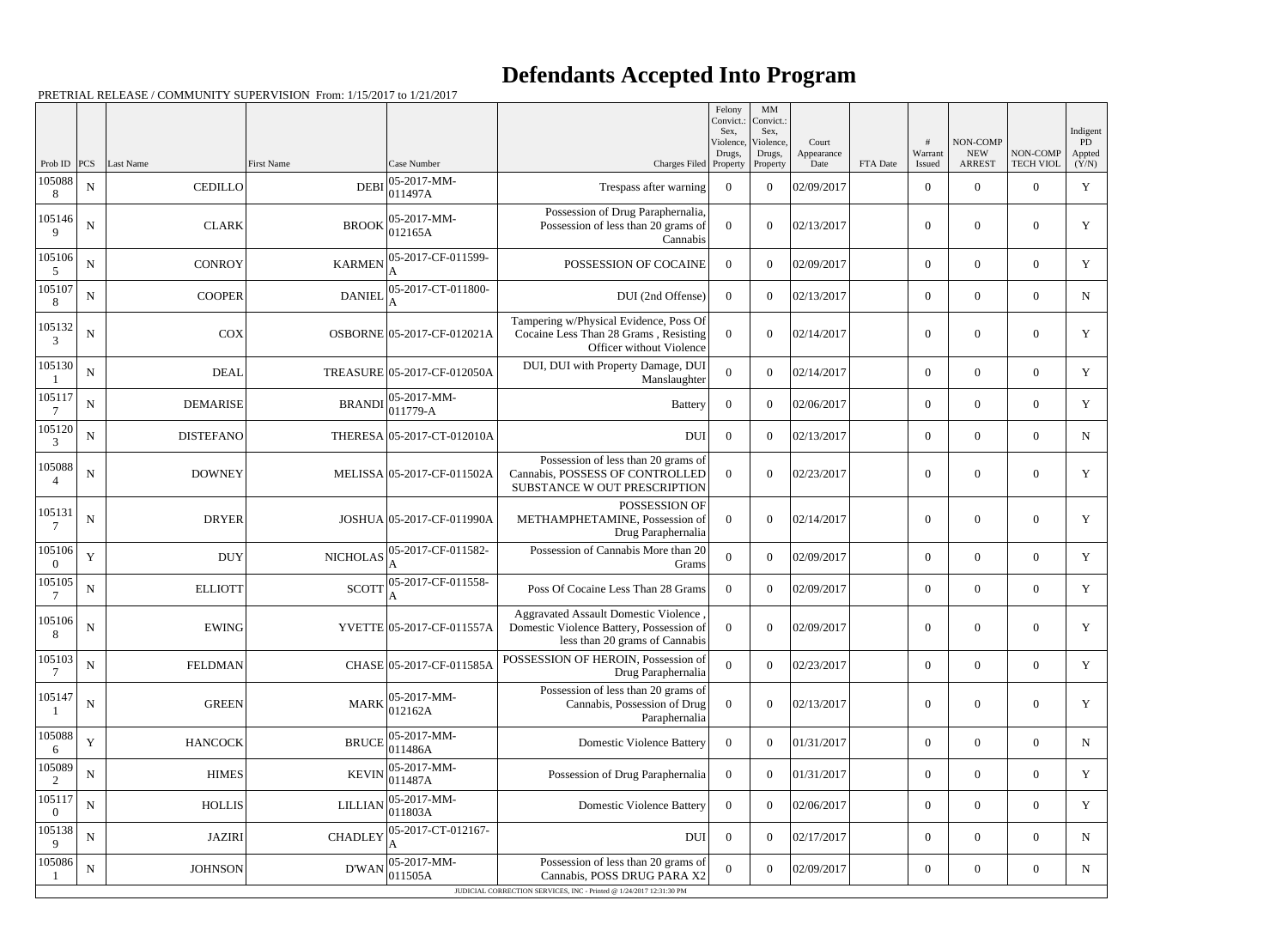## **Defendants Accepted Into Program**

|                          |             |                   |                   |                             |                                                                                                     | Felony<br>Convict.:<br>Sex. | MM<br>Convict.:<br>Sex,         |                             |          |                   | NON-COMP                    |                              | Indigent              |
|--------------------------|-------------|-------------------|-------------------|-----------------------------|-----------------------------------------------------------------------------------------------------|-----------------------------|---------------------------------|-----------------------------|----------|-------------------|-----------------------------|------------------------------|-----------------------|
| Prob ID                  | PCS         | Last Name         | <b>First Name</b> | Case Number                 | Charges Filed Property                                                                              | Violence,<br>Drugs,         | Violence,<br>Drugs,<br>Property | Court<br>Appearance<br>Date | FTA Date | Warrant<br>Issued | <b>NEW</b><br><b>ARREST</b> | NON-COMP<br><b>TECH VIOL</b> | PD<br>Appted<br>(Y/N) |
| 105103<br>$\Omega$       | ${\bf N}$   | <b>KESTNER</b>    | <b>JEFFERY</b>    | 05-2017-MM-<br>011570A      | <b>Domestic Violence Battery</b>                                                                    | $\overline{0}$              | $\theta$                        | 02/06/2017                  |          | $\theta$          | $\theta$                    | $\overline{0}$               | $\mathbf Y$           |
| 105151<br>6              | $\mathbf N$ | <b>LABELLA</b>    |                   | JOSEPH 05-2017-CT-012341A   | <b>DUI</b>                                                                                          | $\overline{0}$              | $\theta$                        | 02/17/2017                  |          | $\overline{0}$    | $\overline{0}$              | $\overline{0}$               | N                     |
| 105148<br>2              | ${\bf N}$   | <b>LAMPITT</b>    | <b>JOSEPH</b>     | 05-2017-MM-<br>012169-A     | Possession of Drug Paraphernalia                                                                    | $\overline{0}$              | $\theta$                        | 02/13/2017                  |          | $\theta$          | $\theta$                    | $\overline{0}$               | Y                     |
| 105117                   | $\mathbf N$ | <b>MARTINEZ</b>   |                   | ORLYN 05-2017-CT-011786A    | DUI, No Valid Driver's License                                                                      | $\Omega$                    | $\Omega$                        | 02/06/2017                  |          | $\theta$          | $\overline{0}$              | $\overline{0}$               | Y                     |
| 105154<br>6              | ${\bf N}$   | <b>MCCARNEY</b>   | <b>TERRY</b>      | 05-2017-MM-<br>$012337 - A$ | <b>Domestic Violence Battery</b>                                                                    | $\Omega$                    | $\theta$                        | 02/06/2017                  |          | $\theta$          | $\theta$                    | $\overline{0}$               | Y                     |
| 105148<br>$\Omega$       | $\mathbf N$ | <b>MCGUIRE</b>    |                   | DAVID 05-2017-CT-012175A    | DUI, Driving While License<br>Susp/Cancel/Rev -1st Offense                                          | $\theta$                    | $\theta$                        | 02/07/2017                  |          | $\overline{0}$    | $\overline{0}$              | $\overline{0}$               | Y                     |
| 105088<br>9              | ${\bf N}$   | <b>MEADORS</b>    | <b>MICHELLE</b>   | 05-2017-MM-<br>011510A      | <b>Domestic Violence Battery</b>                                                                    | $\overline{0}$              | $\theta$                        | 01/31/2017                  |          | $\theta$          | $\theta$                    | $\overline{0}$               | Y                     |
| 105106<br>3              | $\mathbf N$ | <b>MEREJO</b>     | <b>ALEXANDRA</b>  | 05-2017-MM-<br>011581A      | Possession of less than 20 grams of<br>Cannabis, USE OR POSSESSION OF<br>DRUG PARAPHERNALIA (2 CTS) | $\theta$                    | $\Omega$                        | 02/06/2017                  |          | $\theta$          | $\Omega$                    | $\overline{0}$               | $\mathbf Y$           |
| 105131<br>5              | ${\bf N}$   | <b>MILLAR</b>     | <b>ANTHONY</b>    | 05-2017-MM-<br>011993-A     | Petit Theft (2nd Conviction)                                                                        | $\overline{0}$              | $\theta$                        | 02/13/2017                  |          | $\theta$          | $\theta$                    | $\overline{0}$               | Y                     |
| 105092<br>8              | $\mathbf N$ | <b>MILLER</b>     | <b>IAN</b>        | $05-2017-MM$ -<br>011525A   | <b>Domestic Violence Battery</b>                                                                    | $\Omega$                    | $\theta$                        | 02/09/2017                  |          | $\overline{0}$    | $\overline{0}$              | $\overline{0}$               | $\mathbf N$           |
| 105139                   | ${\bf N}$   | <b>NAVA</b>       | <b>SONJA</b>      | 05-2017-MM-<br>$012153 - A$ | RETAIL PETIT THEFT LESS THAN 300<br><b>DOLLARS</b>                                                  | $\Omega$                    | $\theta$                        | 02/13/2017                  |          | $\theta$          | $\overline{0}$              | $\overline{0}$               | N                     |
| 105142<br>5              | $\mathbf Y$ | <b>NELSON</b>     | <b>LARESS</b>     | 05-2017-CF-010060-          | Resisting Officer without Violence                                                                  | $\overline{0}$              | $\theta$                        | 02/22/2017                  |          | $\theta$          | $\overline{0}$              | $\overline{0}$               | Y                     |
| 105144<br>2              | $\mathbf Y$ | <b>NEWBERRY</b>   |                   | JULIE 05-2017-CF-010040A    | Battery on Law Officer or Firefighter                                                               | $\overline{0}$              | $\theta$                        | 02/07/2017                  |          | $\overline{0}$    | $\theta$                    | $\overline{0}$               | Y                     |
| 105086<br>6              | ${\bf N}$   | <b>NOLAND</b>     |                   | WILLIAM 05-2017-CT-011511A  | <b>DUI</b>                                                                                          | $\overline{0}$              | $\overline{0}$                  | 02/10/2017                  |          | $\overline{0}$    | $\overline{0}$              | $\overline{0}$               | N                     |
| 105154<br>3              | Y           | <b>NORRIS</b>     | <b>CHARLES</b>    | 05-2017-MM-<br>012339-A     | Possession of Drug Paraphernalia                                                                    | $\overline{0}$              | $\overline{0}$                  | 02/06/2017                  |          | $\overline{0}$    | $\overline{0}$              | $\overline{0}$               | Y                     |
| 105146<br>3              | $\mathbf N$ | <b>PAINTER</b>    | <b>BRENDA</b>     | 05-2016-MM-<br>048114A      | Resisting Officer without Violence,<br>Contempt Violation of Pretrial Release<br>Order              | $\overline{0}$              | $\boldsymbol{0}$                | 02/07/2017                  |          | $\mathbf{0}$      | $\boldsymbol{0}$            | $\overline{0}$               | ${\bf N}$             |
| 105132<br>$\overline{4}$ | ${\bf N}$   | <b>PASCOE</b>     |                   | KELSEY 05-2017-CF-011989A   | Poss Of Cocaine Less Than 28 Grams<br>Possession of Heroin, Possession of Drug<br>Paraphernalia     | $\boldsymbol{0}$            | $\boldsymbol{0}$                | 02/14/2017                  |          | $\mathbf{0}$      | $\boldsymbol{0}$            | $\overline{0}$               | Y                     |
| 105139                   | ${\bf N}$   | PAYTON-COOLEY     | <b>KALII</b>      | 05-2017-MM-<br>012155-A     | Petit Theft                                                                                         | $\mathbf{0}$                | $\boldsymbol{0}$                | 02/13/2017                  |          | $\overline{0}$    | $\overline{0}$              | $\boldsymbol{0}$             | $\mathbf N$           |
| 105089                   | ${\bf N}$   | <b>PETERS</b>     | <b>SARA</b>       | 05-2017-MM-<br>011491A      | Possession of Drug Paraphernalia                                                                    | $\overline{0}$              | $\theta$                        | 01/31/2017                  |          | $\overline{0}$    | $\overline{0}$              | $\overline{0}$               | Y                     |
| 105142<br>9              | $\mathbf Y$ | <b>PHILLIPS</b>   |                   | BRANDON 05-2016-CF-050629A  | Assault                                                                                             | $\overline{0}$              | $\boldsymbol{0}$                | 02/20/2017                  |          | $\overline{0}$    | $\boldsymbol{0}$            | $\overline{0}$               | Y                     |
| 105127                   | ${\bf N}$   | <b>POINDEXTER</b> |                   | KATHY 05-2016-CT-052935A    | Driving W Lic Susp Rev Canc W One<br>Prior 070108, DUI                                              | $\mathbf{0}$                | $\overline{0}$                  | 02/09/2017                  |          | $\boldsymbol{0}$  | $\boldsymbol{0}$            | $\overline{0}$               | Y                     |
|                          |             |                   |                   |                             | JUDICIAL CORRECTION SERVICES, INC - Printed @ 1/24/2017 12:31:30 PM                                 |                             |                                 |                             |          |                   |                             |                              |                       |